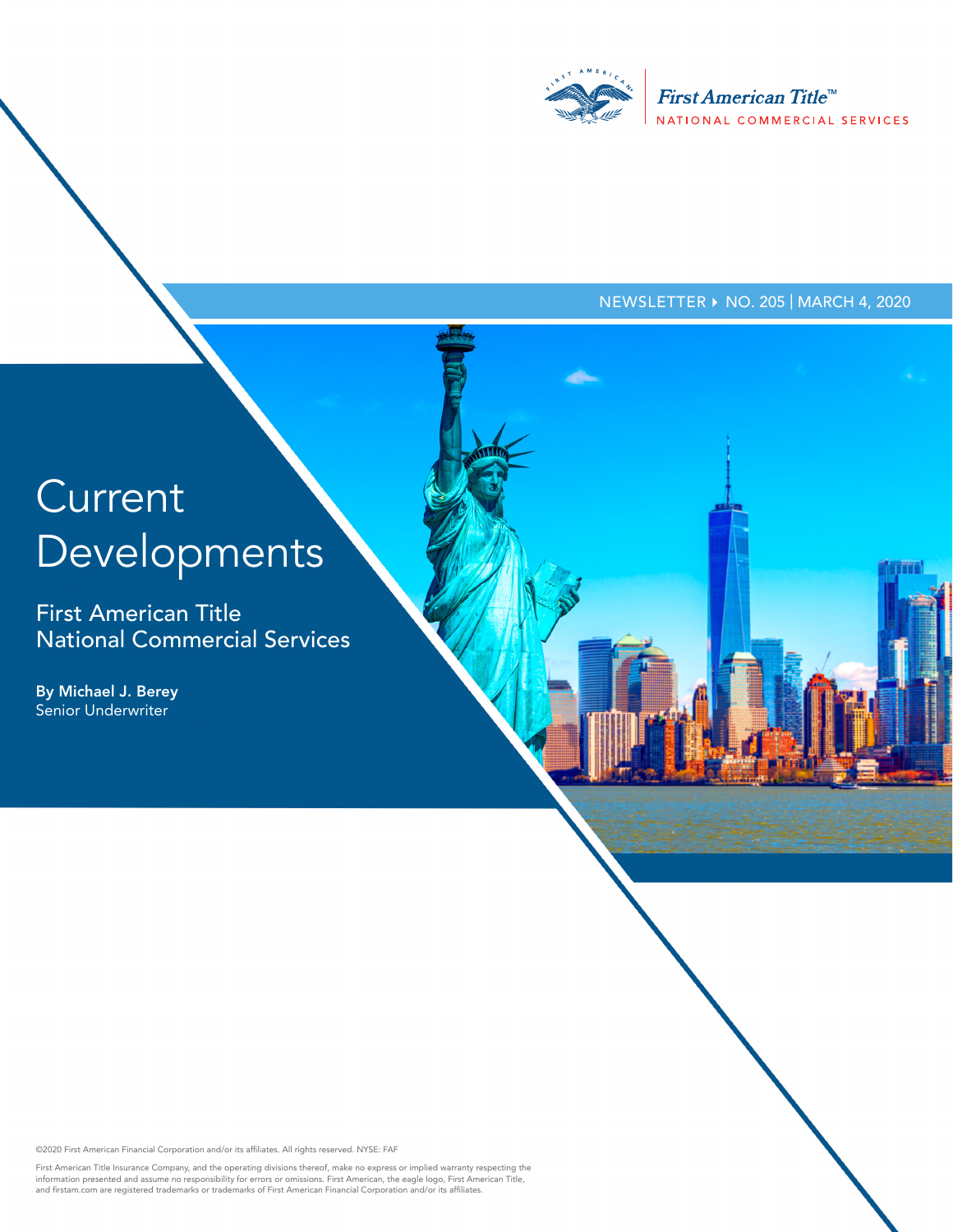# Condominiums / Common Elements

The owner of the commercial unit in a two-unit condominium leased its unit to a business renting commercial grade kitchens and equipment. To operate its business the tenant had to install a vent exhaust on the building's exterior walls. The building's management did not allow the vent stack to be installed. The commercial unit owner commenced an action seeking equitable and monetary relief, moving for a preliminary injunction enjoining the Defendants, the managing agent, the residential condominium unit owner (a cooperative corporation) and the residential unit's lessees from interfering with the installation of the vent stack and for an Order directing the Defendants to provide access so that the work could be completed. The Supreme Court, New York County, denied the motion for a preliminary injunction and granted the Defendants' cross-motion to dismiss the complaint.

The Court found that under the Declaration of the condominium, the exterior wall of the building above the second floor, where the Plaintiff's tenant sought to install the vent stack, is part of the residential unit, not part of the common elements of the building. Further, although the Declaration states that a unit owner shall have the right "to install any ducts, stacks, chutes, or chases reasonably required in connection with the renovation of either Unit…," "this section only applies to the work performed in each respective Unit." As to the Plaintiff's claim of irreparable harm,

*"[t]he loss incurred by plaintiff if the vent stack is not installed will be lost rent under the commercial lease, which consists of monetary damages and is not considered irreparable harm…Likewise, plaintiff has failed to show that a balance of the equities favors its position…[T]he harm incurred by plaintiff, as the unit owner, primarily consists of lost rental income, which was caused by plaintiff's own decision to lease the*  space to this tenant. On the other hand, installation of the vent stack in order to ventilate nine commercial *kitchens, will significantly impact the residents of the Residential Unit..."* 

Avenue A Associates LP v. Board of Managers of the Hearth House Condominium, 2020 NY Slip Op 30121, decided January 13, 2020, is posted at [http://www.nycourts.gov/reporter/pdfs/2020/2020\\_30121.pdf.](http://www.nycourts.gov/reporter/pdfs/2020/2020_30121.pdf)

#### Condominiums and Cooperatives/Offering Plans

New York State's Department of Law's ("DOL") Real Estate Finance ("REF") Bureau issued, as a guidance document, a Memorandum dated January 24, 2020 on "Disclosure Requirements regarding Projected Real Estate Taxes After the First Year of Operation." According to the Memorandum,

*"[t]his guidance document is intended to clarify sponsors' disclosure requirements regarding projected real estate taxes in offering plans and advertisements. The disclosure requirements detailed herein are effective immediately and apply to all offering plans submitted to the DOL on or after the date of this guidance document as well as all offering plans that the DOL has accepted for submission but not yet accepted for filing as of the date of this guidance document."*

The guidance document is posted at https://ag.ny.gov/sites/default/files/disclosure\_requirements\_regarding [projected\\_real\\_estate\\_taxes\\_after\\_the\\_first\\_year\\_of\\_operations\\_01-24-2020.pdf.](https://ag.ny.gov/sites/default/files/disclosure_requirements_regarding_projected_real_estate_taxes_after_the_first_year_of_operations_01-24-2020.pdf)

#### Constructive Trusts

The Plaintiff and the Defendant in this case are a brother and his sister. Plaintiff, the brother, allowed his sister to live in a home he purchased in Greenlawn. The Defendant allowed her brother to live in property she purchased in Ronkonkoma. In 1994, the Plaintiff sought imposition of a constructive trust against the Greenlawn property; a judgment was entered on default granting the Defendant title. In 2004, the Plaintiff commenced this action seeking imposition of a constructive trust against the Ronkonkoma property and damages for unjust enrichment. During the pendency of this action, the Ronkonkoma property was sold.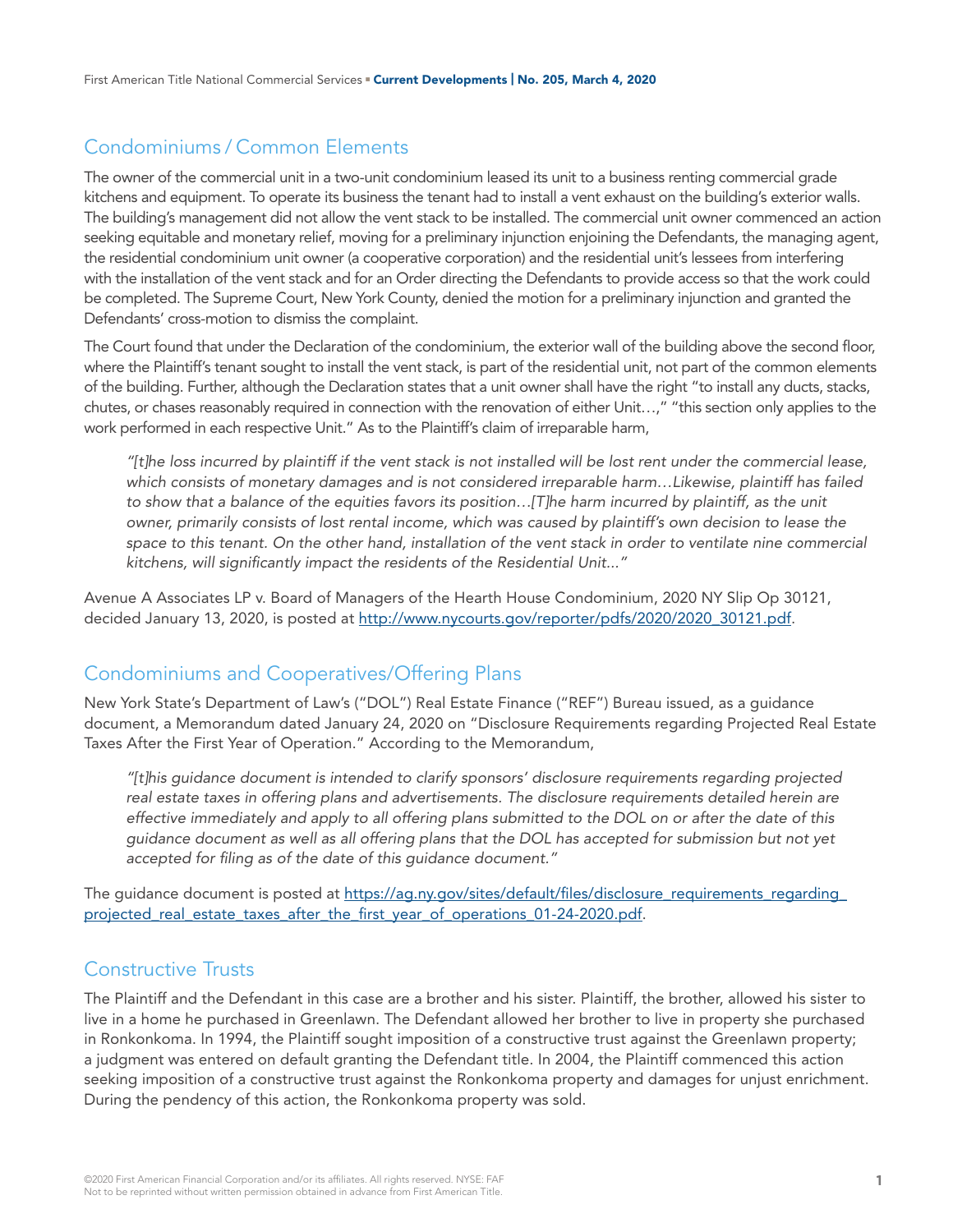To establish that there is a constructive trust, it must be shown that there is a confidential or fiduciary relationship, a promise, a transfer in reliance thereon, breach of the promise, and unjust enrichment. The Supreme Court, Suffolk County, imposed a constructive trust on all proceeds from the sale being held in escrow and awarded damages to the Plaintiff. The Appellate Division found that the necessary elements to impose a constructive trust had been established and affirmed the lower court's ruling. According to the Appellate Division,

*"[t]he evidence adduced at trial demonstrated that, although the Ronkonkoma property was titled in the defendant's name, the plaintiff expended money in order to purchase the property, and toward its carrying charges and improvements throughout the years, in reliance upon the agreement between the parties that title to the Ronkonkoma property would eventually be transferred to the plaintiff. The evidence further demonstrated that the defendant breached her promise to transfer the Ronkonkoma property to the plaintiff, and unjustly secured for herself all of the equity gained in the property since its purchase."*

Reingold v. Bowins, 2020 NY Slip Op 00886, decided February 5, 2020, is posted at [http://www.nycourts.gov/reporter/3dseries/2020/2020\\_00886.htm.](http://www.nycourts.gov/reporter/3dseries/2020/2020_00886.htm)

#### Cooperative Units / Unsold Shares

Under an Offering Plan, shares in a cooperative corporation unsubscribed as of the closing of the conversion to cooperative ownership are defined to be "unsold shares". The proprietary leases for the units in the building states that a block of unsold shares "retain their character as such (regardless of transfer) until…the holder of such shares (or a member of his family) becomes a bona fide occupant of the apartment" The Plaintiff, a New York limited liability company, became the owner of a block of unsold shares and the related units. It subleased one of the units to an individual holding a 50% contingent remainder interest in the Plaintiff's sole shareholder; that remainder interest vests on the death of the current holder of 100% of those interests. The Defendant, the coop sponsor, informed the Plaintiff that the shares attributable to the unit would no longer be treated as "unsold shares".

The Supreme Court, New York County, granted the Plaintiff's motion for summary judgment, holding that the subtenant's occupancy did not change the stock from being unsold shares. According to the Court,

*"…this court sees no principled or practical means of defining when an individual's ties to an LLC should suffice to make them a 'family member' of the LLC for purposes of determining when the individual's occupancy of an apartment strips the apartment's shares of unsold-share status under the lease at issue here. The court therefore concludes that as a matter of law, the only reasonable reading of 'member of his family'…is that this language does not encompass individuals connected to LLCs or corporations that hold unsold shares."*

Bellstell 7 Park Avenue LLC v. Seven Park Avenue Corp., 2019 NY Slip Op 29402, decided December 23, 2019, is posted at [http://www.nycourts.gov/reporter/3dseries/2019/2019\\_29402.htm.](http://www.nycourts.gov/reporter/3dseries/2019/2019_29402.htm)

#### Judgments / Execution

In 2014, the matrimonial court dealing with a divorce directed that monies due to the husband be escrowed. In 2016, David Fischer was awarded two judgments against the husband. Fischer sent a restraining notice under Civil Practice Law and Rules ("CPLR") Section 5222 ("Restraining notice") to the escrow agent, requesting that the escrow be released to him. In June 2017, a divorce judgment was entered. In July 2017, the matrimonial court directed that the funds in escrow be released to the wife.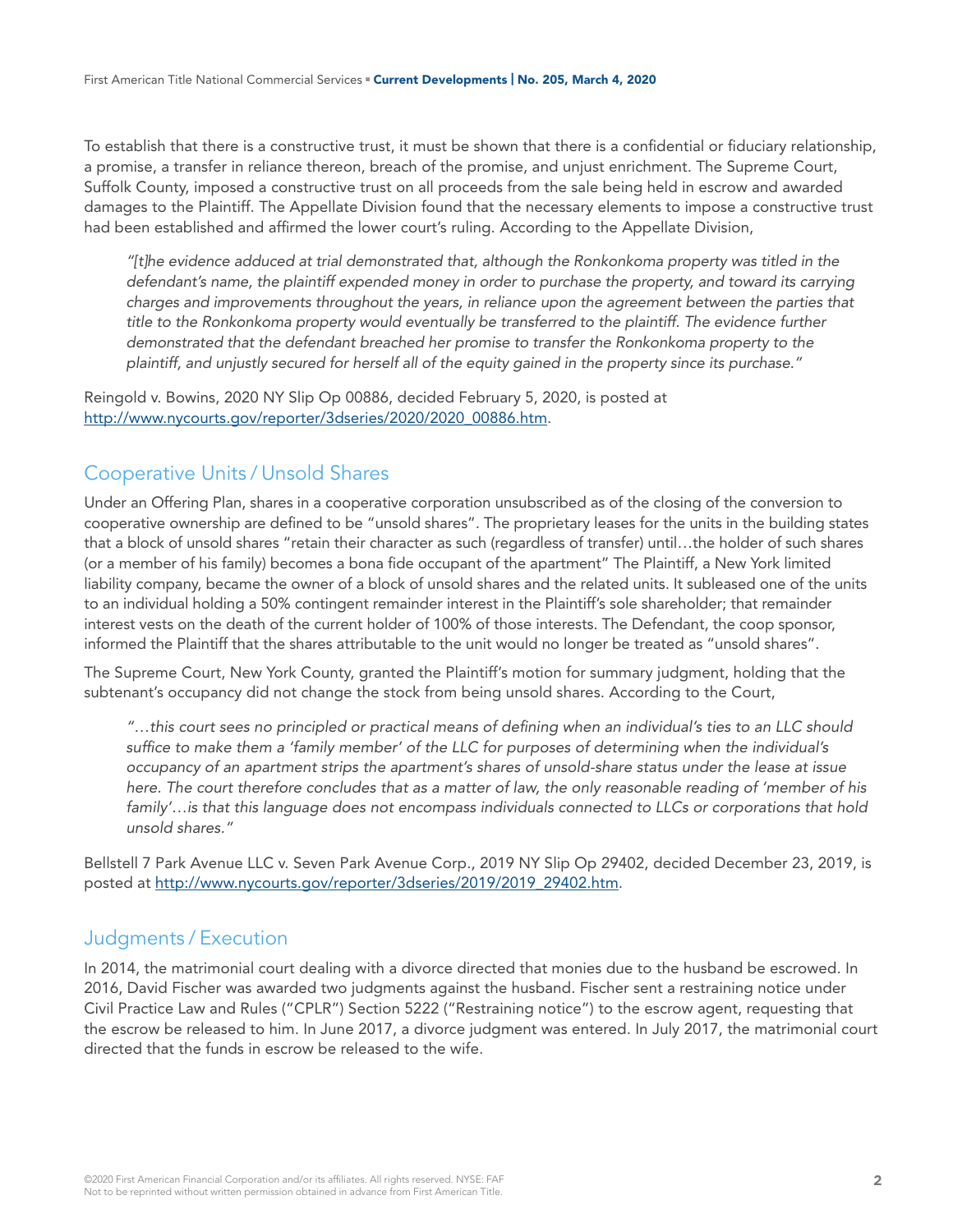Fischer sought an Order determining that his interest in the property, by reason of the judgments, was superior to the wife's interest and directing the escrow agent and the wife to turn the funds over to him. The Supreme Court, Kings County, held that Fischer had a superior interest but denied that branch of the petition directing the turnover of the funds. The Appellate Division, Second Department, affirmed the ruling insofar as it directed the turnover of the funds, but it reversed the holding that Fischer had an interest in the property superior to that of the wife.

According to the Appellate Division,

*"…when the judgments were docketed, Julius's surname was spelled incorrectly. Because the judgments were not docketed under the correct surname, no valid lien against Julius's interest in the subject property was created [citations omitted] … [and the wife's interest] 'vested upon the judgment of divorce' [citation omitted]"*

*"As to the funds in the escrow account…[a] lien on personal property is created when the judgment creditor delivers an execution to a sheriff (see CPLR 5202(a))…Here, Fischer did not deliver a property execution to the sheriff regarding the escrow account, and the judgments and restraining notice were not sufficient to establish a lien prior to entry of the divorce judgment."*

Matter of Fischer v. Chabbott, 2019 NY Slip Op 09002, 178 AD3d 923, decided December 18, 2019, is posted at [http://www.nycourts.gov/reporter/3dseries/2019/2019\\_09002.htm.](http://www.nycourts.gov/reporter/3dseries/2019/2019_09002.htm)

#### Judgments / Renewal Judgments

A money judgment docketed in the office of a County Clerk is a lien against real property in that County for ten years but, under CPLR Section 5014 ("Action upon judgment"), a renewal judgment may be obtained "during the year prior to the expiration of ten years since the first docketing of the judgment…The lien of a renewal judgment shall take effect upon the expiration of ten years from the first docketing of the original judgment."

The assignee of a money judgment docketed on September 15, 2008 commenced an action on December 2, 2019 to renew the judgment nunc pro tunc to September 15, 2018. The Supreme Court, Westchester County, held that the Plaintiff was entitled to a renewal judgment but not effective nunc pro tunc to September 15, 2018. The Court further held that the renewal judgment would be effective on its docketing in the office of the Westchester County Clerk. When this decision was rendered, the renewal judgment had not been submitted to the Clerk's office for entry. According to the Court,

*"…any potential lender searching the records in Westchester County after September 15, 2018, until such time as the renewal judgment is entered and docketed by the County Clerk would have notice only of the already*  expired and not renewed 2008 judgment *[citation omitted]*. In practice, a plaintiff could obtain receipt of this *order granting the motion for a renewal judgment and submit the renewal judgment to the clerk's office for signature sixty days from now. Within those 60 days the public would not be on notice of such renewal of the judgment and the lien that it carries."*

Washington Savings Fund Society, FSB v. John, 2020 NY Slip Op 20034, decided February 11, 2020, is posted at [http://www.nycourts.gov/reporter/3dseries/2020/2020\\_20034.htm.](http://www.nycourts.gov/reporter/3dseries/2020/2020_20034.htm)

#### Leaseholds / Consent to Assignment

The Supreme Court, New York County, held that the Plaintiff-landlord unreasonably withheld consent to the Defendanttenant's proposed leasehold assignment. The Appellate Division, First Department, affirmed. According to the Appellate Division, there was evidence "that plaintiff offered to lease the premises directly to the proposed assignee at a higher rent." It was ruled that the Defendants were "entitled to damages for the amounts paid after plaintiff unreasonably withheld its consent to the assignment." WG Three Associates, LLC v. Portofino Chelsea, LLC, 2020 NY Slip Op 00548, decided January 28, 2020, is posted at [http://www.nycourts.gov/reporter/3dseries/2020/2020\\_00548.htm.](http://www.nycourts.gov/reporter/3dseries/2020/2020_00548.htm)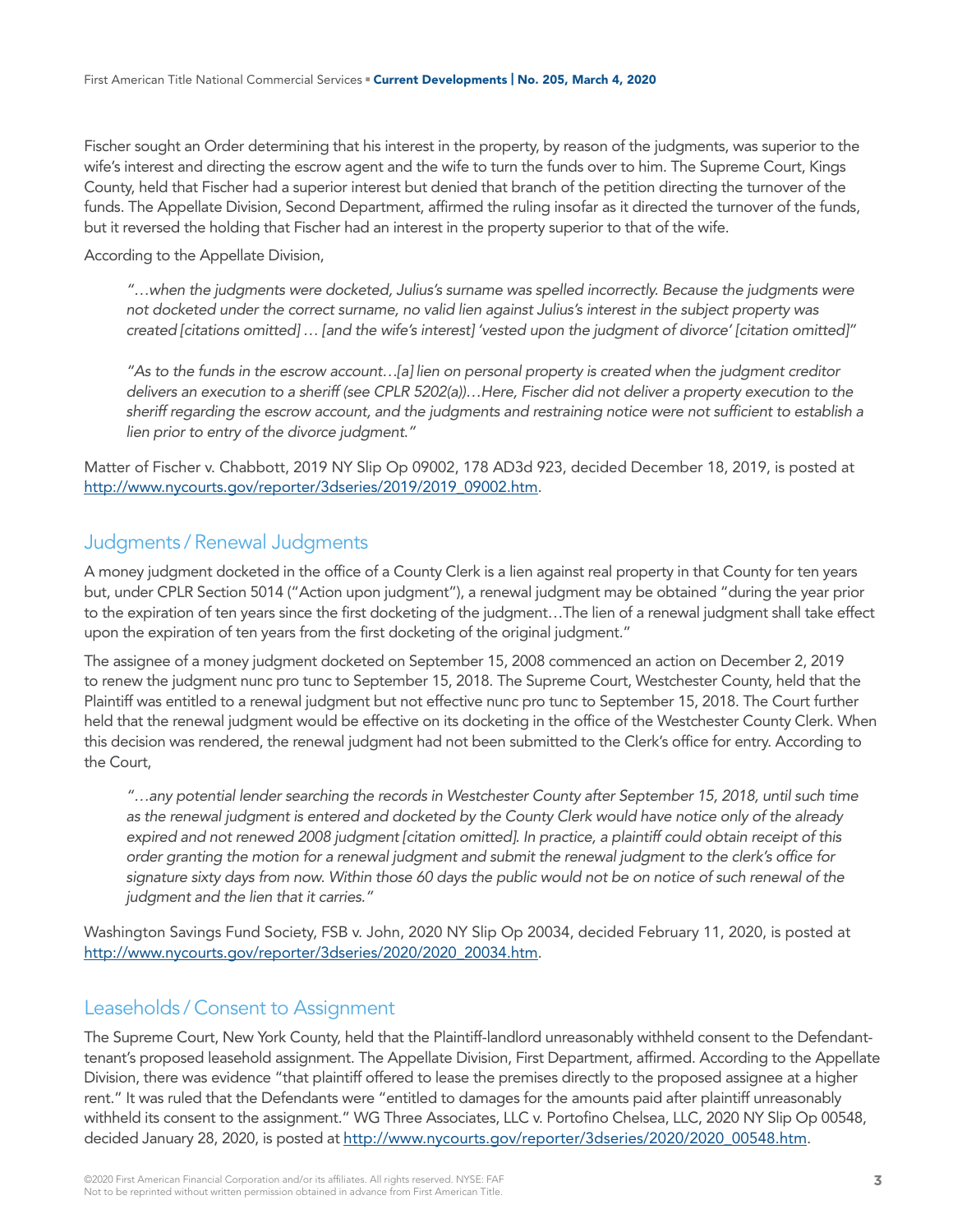# Lien Law / Industrial Development Agencies

Although a mechanic's lien is not properly fileable against a "public improvement' (as defined in Lien Law Section 2), under the definition of a public improvement "if the beneficial interest if an improvement is in an entity other than the state or a public corporation notwithstanding legal title being vested in an industrial development agency…then such improvement shall be considered an improvement of real property subject to mechanics' liens…"

The record owner of a shopping mall in upstate New York is owned by the Syracuse Industrial Development Agency ("SIDA"). Destiny USA Holdings, LLC ("Destiny") is the developer of the property and its beneficial owner. AJA Destiny LLC, which leased space in the mall from Destiny, engaged the Plaintiff to perform architectural and other professional services. The Plaintiff, claiming it was not paid, filed a mechanic's lien naming only SIDA, as the fee owner. The Supreme Court, Onondaga County, granted the Defendants' motion to dismiss the complaint. According to the Court, "a notice of mechanic's lien identifying only the ownership interest of one part owner is not enforceable against the unidentified interest of another part owner." Further, the SIDA's fee interest was not the proper subject of the lien; it should have been filed and could have been foreclosed against Destiny's beneficial interest in the property.

*"Plaintiff's lien is facially invalid because it is not filed against an ownership interest that may be the*  subject of a mechanic's lien...[P]laintiff's failure to properly name Destiny USA constitutes a jurisdictional *defect which is not curable by amendments."*

The Court denied the Plaintiff's cross-motion to amend its lien nunc pro tunc. TRM Architecture, Design and Planning, P.C. v. Destiny USA Holdings, LLC, 2018 NY Slip Op 33633, decided December 13, 2018, was posted on January 7, 2020 at [http://www.nycourts.gov/reporter/pdfs/2018/2018\\_33633.pdf](http://www.nycourts.gov/reporter/pdfs/2018/2018_33633.pdf).

# Mortgage Foreclosures/Interest Accrued

The Supreme Court, New York County, granted the foreclosing Plaintiff's motion for a judgment of foreclosure and sale but, in doing so, the Court disallowed the Plaintiff's request that the judgment include interest which had accrued during the duration of the case. The Court issued an Order of Reference on June 23, 2017; at a conference called by the Court on June 27, 2019 the Court tolled interest as of January 1, 2018 because the Plaintiff had not moved for a judgment of foreclosure and sale. According to the Court,

*"[a] closer look at the [Referee's] report and plaintiff's motion reveals that plaintiff flatly ignored the Court's order tolling interest. Shockingly, plaintiff seeks interest accrued for the entire duration of this case…It may be that this request was unintentional – in which case it demonstrates an embarrassing lack of attention to detail – but that does not excuse such a mistake."*

HNY Club Suites Owners Association Inc. v. Maodud, 2020 NY Slip Op 30392, decided January 27, 2020, is posted at [http://www.nycourts.gov/reporter/pdfs/2020/2020\\_30392.pdf](http://www.nycourts.gov/reporter/pdfs/2020/2020_30392.pdf).

# Mortgage Foreclosures/Intervention

The Defendant in a mortgage foreclosure sold the property after the action was commenced. The purchaser moved by order to show cause for leave to intervene and then for the complaint to be dismissed or for leave for it to interpose an answer. The Supreme Court, Kings County, denied the motion. The Appellate Division, Second Department, affirmed the lower court's Order as modified to grant the Appellant's motions to intervene and to interpose an answer.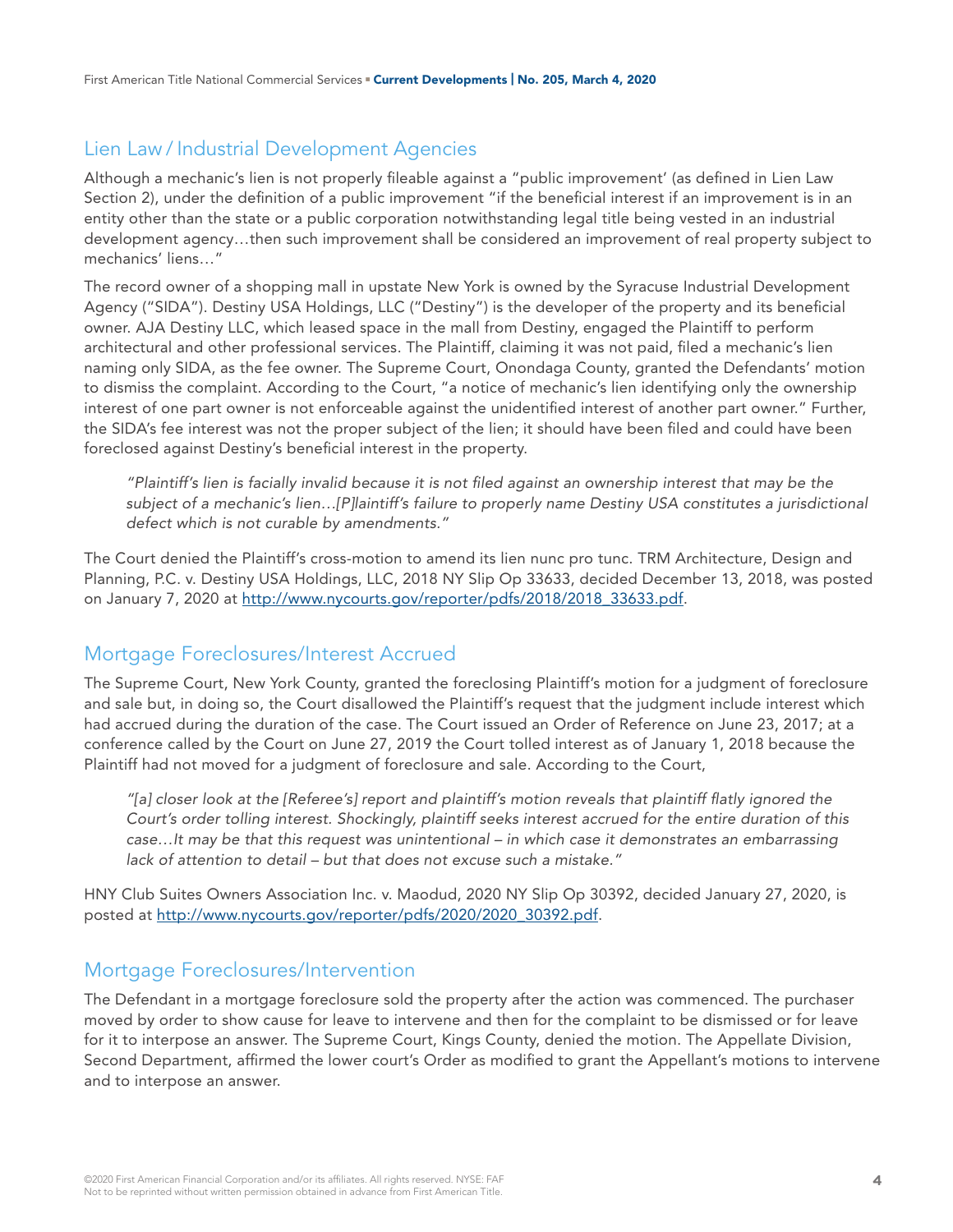The Appellant Division, applying CPLR Section 1012 ("Intervention as of right"), held that the Appellant was entitled to intervene because, as provided in subsection (a) of Section 1012, "the representation of the person's interest by the parties is or may be inadequate…[and] the action involves the disposition of…the title…to property and the person [here the Appellant] may be adversely affected by the judgment." Further, according to the Appellate Division,

*"[t]he fact that the appellant obtained its interest in the premises after the action was commenced and the notice of pendency was filed does not definitively bar intervention [citations omitted], nor does the fact that [the Defendant-mortgagor] defaulted in answering the complaint [citation omitted]. Furthermore, under the circumstances of this case, the appellant's motion, made less than five months after it purchased the premises, was timely [citations omitted]."*

However, the Appellate Division ruled that the Appellant lacked standing, as a stranger to the note and mortgage, to assert non-compliance with the notice requirement of Real Property Actions and Proceedings Law ("RPAPL") Section 1304 and the failure to serve on the borrower a notice of default. US Bank National Association v. Carrington, 2020 NY Slip Op 00173, decided January 8, 2020, is posted at [http://www.nycourts.gov/reporter/3dseries/2020/2020\\_00173.htm.](http://www.nycourts.gov/reporter/3dseries/2020/2020_00173.htm)

# Mortgage Foreclosures / Notices - RPAPL Section 1304

RPAPL Section 1304 ("Required prior notices") requires that "a lender, an assignee or a mortgage loan servicer [commencing] legal action against the borrower, including [a] mortgage foreclosure" send a notice, in the form specified in Section 1304, to the borrower at least ninety days before litigation on a "home loan" is commenced. The notice is required to be sent by registered or certified mail and by first class mail to the last known address of the borrower.

In 2005, Defendant Eitani executed a note secured by a mortgage on his property. In 2011, Eitani transferred title to the property to Defendant Cohan. Plaintiff, the assignee of the mortgage, thereafter commenced a foreclosure. Cohan moved for summary judgment dismissing the complaint as to him on the ground that the Plaintiff failed to comply with the notice requirements of RPAPL Section 1304 as to him. The Supreme Court, Kings County, denied Cohan's motion and granted the Plaintiff's motion for summary judgment and an order of reference. The Appellate Division, Second Department, affirmed, stating that

*"[c]ontrary to Cohan's contention, he lacked standing to raise the issue of compliance with RPAPL 1304 as a defense herein. '…the notice requirements of RPAPL 1304 were enacted for the benefit and protection of borrowers who are natural persons. The statutory defense created by RPAPL 1302(2) for noncompliance with RPAPL 1304 is a personal defense which could not be raised by [Cohan], a stranger to the note and underlying mortgage' [citations omitted]."*

Wells Fargo Bank, N.A. v. Eitani, 2020 NY Slip Op 00320, decided January 15, 2020, is posted at [http://www.nycourts.gov/reporter/3dseries/2020/2020\\_00320.htm.](http://www.nycourts.gov/reporter/3dseries/2020/2020_00320.htm)

Other decisions have been reported on the application of RPAPL Section 1304.

In Charles Schwab Bank v. Winitch, the Appellate Division, Second Department, held in, that the borrower's spouse, who executed the mortgage but not the note, was not entitled to receive a RPAPL Section 1304 notice. According to the Appellate Division,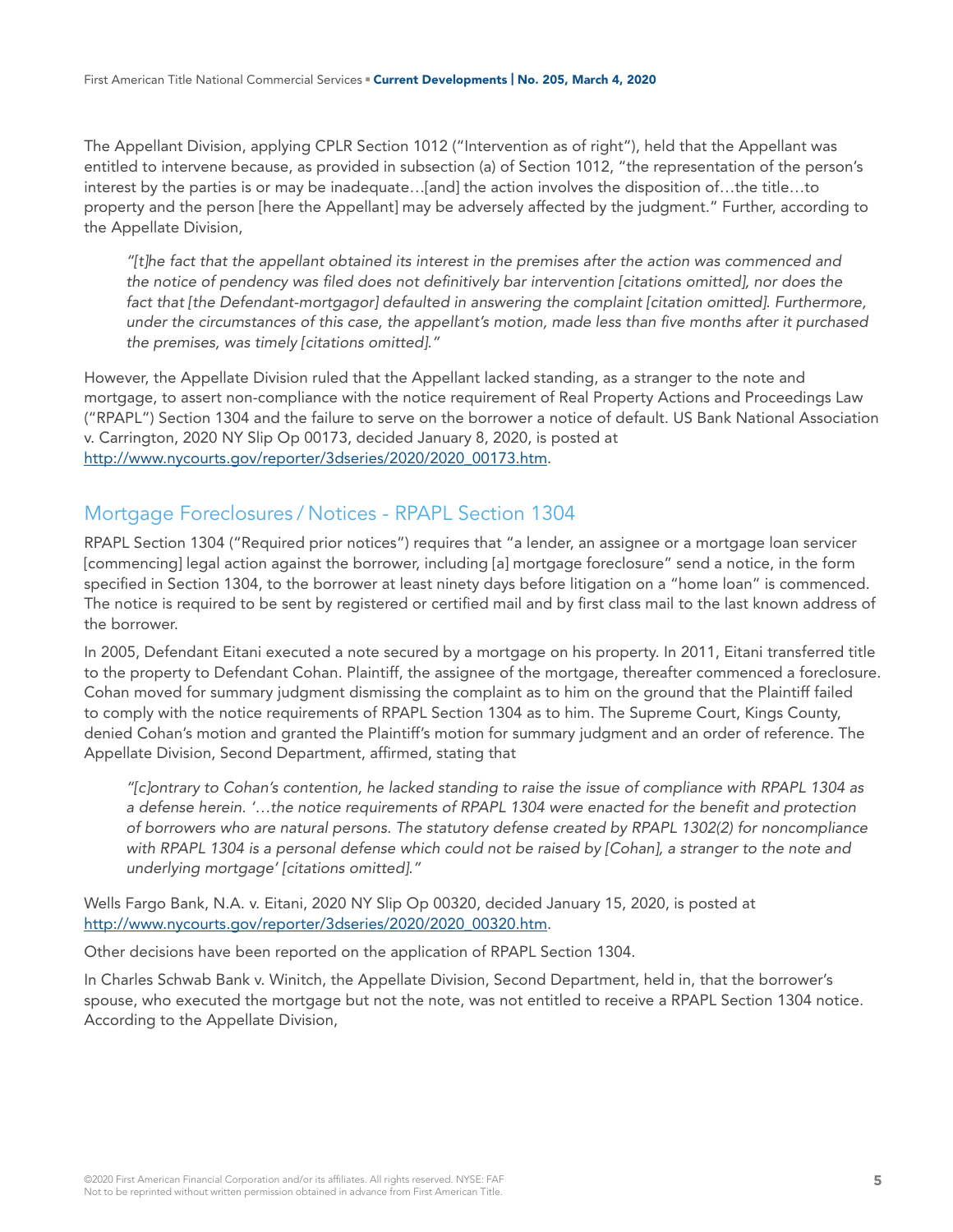*"the subject credit line mortgage, which was signed by both Charles and Janet, as mortgagors, contained the following provision: 'If Mortgagor signs this Security Instrument but does not sign an evidence of debt, Mortgagor does so only to mortgage Mortgagor's interest in the Property to secure payment of the Secured Debt and Mortgagor does not agree to be personally liable on the Secured Debt'. Under these circumstances, Janet cannot be deemed a 'borrower' for purposes of RPAPL 1304, since she did not sign the [Home Equity Credit Line Agreement], and the credit line mortgage otherwise makes clear that she is only a mortgagor, not a borrower [citation omitted] and is not personally liable for the debt…"*

This case, decided January 29, 2020, is posted as 2020 NY Slip Op 00564 at [http://www.nycourts.gov/reporter/3dseries/2020/2020\\_00320.htm.](http://www.nycourts.gov/reporter/3dseries/2020/2020_00320.htm)

In Citimortgage, Inc. v. Erani, the Appellate Division, Second Department, reversed entry of a judgment of foreclosure and sale by the Supreme Court, Kings County; the Plaintiff had not established that it had strictly complied with the requirements of Section 1304. "[T]he plaintiff failed to provide evidence of the actual mailing, or evidence of a standard office mailing procedure designed to ensure that items are properly addressed and mailed, sworn to by someone with personal knowledge of the procedure…" This case, decided February 5, 2020, is posted as 2020 NY Slip Op 00843 at [http://www.nycourts.gov/reporter/3dseries/2020/2020\\_00843.htm.](http://www.nycourts.gov/reporter/3dseries/2020/2020_00843.htm)

Similarly, the Appellate Division, Second Department, in Goshen Mortgage, LLC v. Giertl, held that the Supreme Court, Nassau County, should have denied the Plaintiff's motion for summary judgment because "the plaintiff failed to submit an affidavit of service, admissible business records, or sufficient evidence of mailing by the post office to demonstrated that it properly served the defendant pursuant to RPAPL 1304 [citation omitted]." This case, decided February 5, 2020, is posted as 2020 NY Slip Op 00847 at [http://www.nycourts.gov/reporter/3dseries/2020/2020\\_00847.htm.](http://www.nycourts.gov/reporter/3dseries/2020/2020_00847.htm)

#### Mortgage Foreclosures / Standing

Affirming the entry of a judgment of foreclosure and sale by the Supreme Court, Bronx County, the Appellate Division, First Department, held that a defendant lacked standing to contest the judgment of foreclosure. According to the Appellate Division, "because [the Defendant] conveyed her interest in the property while the foreclosure action was pending [citations omitted]...[h]er attempt to reconvey the property to herself and her son as joint tenants after the notice of pendency was filed does not avail her." Totaram v. Gibson, 2020 NY Slip Op 00089, decided January 7, 2020, is posted at [http://www.nycourts.gov/reporter/3dseries/2020/2020\\_00089.htm](http://www.nycourts.gov/reporter/3dseries/2020/2020_00089.htm).

Other decisions have been reported on the issue of standing.

In Deutsche Bank National Trust Company v. Benson, the Supreme Court, Westchester County, granted the Defendant-borrower's motion to dismiss the complaint insofar as asserted against him for lack of standing. The Appellate Division, Second Department, reversed and denied the Defendant's motion. According to the Appellate Division,

*"[t]he consolidated note [secured by the mortgage being foreclosed] was endorsed by Countrywide Bank, N.A. [the original mortgagee] to Countrywide Home Loans, Inc., and, in turn, by Countrywide Home Loans, Inc., in blank. The evidence establishes that the plaintiff was in physical possession of the consolidated note at the time this action was commenced [citations omitted]. Under these circumstances, the validity of the purported assignments of the note and mortgage is irrelevant to the issue of the plaintiff's standing [citation omitted]."*

This case, decided January 15, 2020, is posted as 2020 NY Slip Op 00259 at [http://www.nycourts.gov/reporter/3d](http://www.nycourts.gov/reporter/3dseries/2020/2020_00259.htm) [series/2020/2020\\_00259.htm.](http://www.nycourts.gov/reporter/3dseries/2020/2020_00259.htm)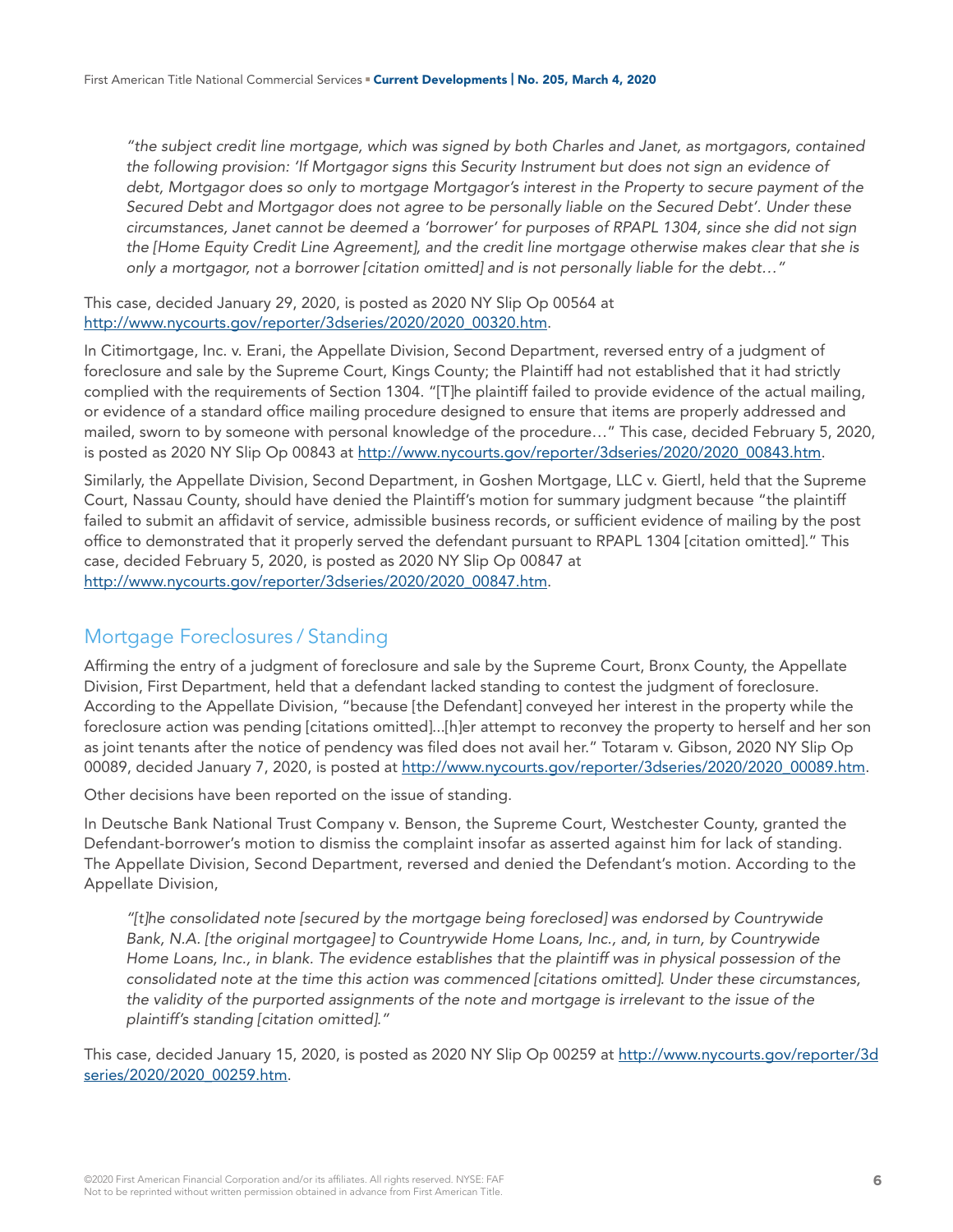In Gluckstern v. Arklow-FBF LLC, the Defendant asserted that the Plaintiff, the assignee of the note and mortgage, did not have standing to foreclose because the allonge was not firmly attached to the Note. The Supreme Court, New York County, granted the Plaintiff's motion to strike the Defendant's affirmative defenses and granted summary judgment. Plaintiff's counsel represented, on personal knowledge, that "the original Note and Allonge were sent to Plaintiff in care of his attorneys…and was received by counsel as a single document, with the allonge 'firmly affixed' to the Note at the back by a staple and that the staple was removed by counsel so the document could be necessarily scanned and included as an exhibit in this e-filed case…"

This case, decided December 16, 2019, is posted as 2019 NY Slip Op 33735 at [http://www.nycourts.gov/reporter/pdfs/2019/2019\\_33735.pdf.](http://www.nycourts.gov/reporter/pdfs/2019/2019_33735.pdf)

#### Mortgages / Fire Insurance Proceeds

In the foreclosure of a mortgage, the Defendants alleged that the Plaintiff acted in bad faith by refusing to release fire insurance proceeds for the repair of the mortgaged property. The Supreme Court, Kings County, granted the Plaintiff's motion for summary judgment and for an order of reference; the Appellate Division, Second Department, affirmed the lower court's order.

Because the mortgaged property was not insured, as required by the mortgage, the Plaintiff obtained forced place insurance. After a fire destroyed the property the Plaintiff received proceeds from its insurer; the Defendants requested that the funds be used to repair the property. The Plaintiff agreed on condition that the Defendants enter into a property restoration agreement, allowing for funds to be disbursed as work was completed, and also that the Defendants pledge additional collateral as security. No agreement was reached, insurance proceed were not released to the Defendants, and the loan went into default.

The Appellate Division, Second Department, applied Real Property Law Section 254 ("Construction of clauses and covenants in mortgages and bonds or notes"), construing a clause in a mortgage requiring the "mortgagor to keep buildings insured". Section 254(4) provides, in part, as follows:

*"…upon presentation to the mortgagee within three years after the fire, proof that the damage has been fully made good...the mortgagee, unless he rejects the proof submitted to him as insufficient, shall pay over to the mortgagor so much of said insurance money theretofore received by the mortgagee as dos*  not exceed the lesser of (1) the reasonable cost of such repairs, restoration and rebuilding or (2) the total *amount actually paid therefor by the mortgagor, together with the reasonable value of any part of the work done by him [or her]."*

According to the Appellate Division, "[t]he statute's plain language cannot be read to *require* the mortgagee to advance all or part of the insurance proceeds before repairs have been carried out' [citations omitted]. Accordingly, the plaintiff was entitled to retain the insurance proceeds and disburse them as work on the restoration of the [mortgaged] property was completed." Emigrant Funding Corporation v. Kensington Realty Group Corporation, 2019 NY Slip Op 09255, decided December 24, 2019, is posted at [http://www.nycourts.gov/reporter/3dseries/2019/2019\\_09255.htm.](http://www.nycourts.gov/reporter/3dseries/2019/2019_09255.htm)

# Mortgage Recording Tax / Madison County

Madison County has, effective for mortgages recorded on and after February 1, 2020, imposed a county mortgage recording tax of \$.25 for each \$100 secured. The total combined rate of mortgage recording tax in the County will, therefore, be \$1.00 for each \$100 secured by a mortgage. MT-19-1, "Changes to the Mortgage Recording Tax Rates Affecting Madison County", is posted to the New York State Department of Taxation and Finance's website at <https://www.tax.ny.gov/pdf/notices/mt-20-1.pdf>.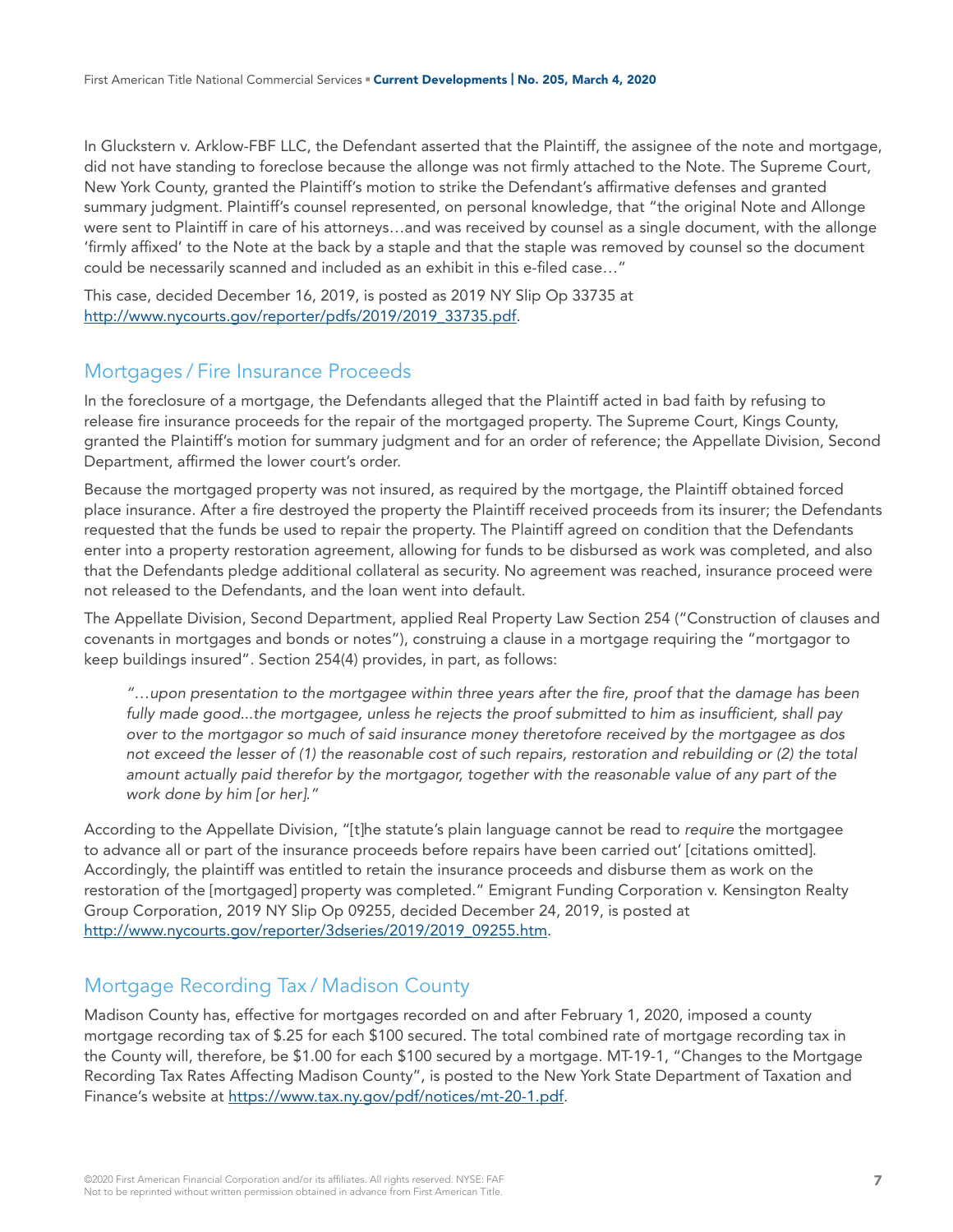# Notice of Pendency / Foreclosure of Equitable Mortgage

In November 2015, the Defendants, a husband and his wife, executed a mortgage on their property to James Julius. In December 2015, Sharestates Investments LLC ("Sharestates") brought an action to impose an equitable lien against the property; a notice of pendency was filed. In January 2016, the mortgage to Julius was recorded. In May 2016 the Supreme Court, Westchester County, awarded Sharestates an equitable lien for \$1,500,000 effective as of the date on which the lis pendens was filed.

Sharestates commenced an action to foreclose its equitable lien and, in April 2017, a judgment of foreclosure and sale was entered. The Supreme Court denied Julius' cross-motion to dismiss the part of the complaint seeking a judgment directing that the Sharestates' lien be given first priority in the proceeds of a foreclosure sale. The Appellate Division, Second Department, affirmed the issuance of the judgment of foreclosure and sale and dismissed Julius' appeal. According to the Appellate Division,

*"[e]ven assuming that Julius established that he lacked knowledge of the plaintiff's action for an equitable lien, he did not 'win the race to the recording office' [citation omitted] and, thus, could not 'cut off' the plaintiff's equitable lien, which, pursuant to the default judgment dated May 9, 2016, in the action to impose an equitable lien, was retroactive to December 18, 2015, the date of the filing of the notice of pendency."*

Sharestates Investments, LLC v. Hercules, 2019 NY Slip Op 09315, decided December 24, 2019, is posted at [http://www.nycourts.gov/reporter/3dseries/2019/2019\\_09315.htm.](http://www.nycourts.gov/reporter/3dseries/2019/2019_09315.htm)

# Recording Act / Block Index

Tax lot 56 (the "Base Lot") in Block 2041 in Manhattan was converted to condominiums in May 2007 on the recording of a Declaration of condominium. The Base Lot was converted into individual tax lots in July 2007.

In June 2007, the Plaintiff made a loan to Defendant Hafeez Giwa secured by a mortgage on the condominium unit identified as tax lot 1307 in Block 2041. However, the mortgage, recorded in February 2008, was indexed against only the Base Lot. In 2014, an agreement modifying the mortgage was also recorded against only the Base Lot. When the Plaintiff commenced to foreclose its mortgage in 2016 it requested that the court "reform" the mortgage to include a legal description setting forth the tax lot attributable to the unit. The notice of pendency was filed against the Base Lot.

In 2018, while the foreclosure was pending, City West Capital LLC ("City West") purchased the unit at a sheriff's sale enforcing a judgment obtained by the condominium for non-payment of common charges. The deed to City West was indexed against Lot 1307. City West argued that it was a bona fide purchaser for value protected by the Recording Act, RPAPL Section 291 ("Recording of conveyances"). The Supreme Court, New York County, denied the Plaintiff's motion for summary judgment and granted City West's cross-motion to dismiss the complaint. According to the Court,

*"…City West was a bona fide purchaser for value and it takes title to the property free and clear of plaintiff's mortgage because of the improper recording. Plaintiff is certainly correct that at the time Giwa executed the mortgage, the new condo lots has been designated but had not yet been formed by the City. But that does not absolve plaintiff of its responsibility to ensure its mortgage was recorded against the correct lot in the intervening time since the mortgage was executed… City West performed the requisite search [of title] to discover mortgages and it found none. City West was entitled to rely on that search.*

*"To impose the additional obligation on City West to search the Base Lot or do a title search [of the Base Lot] is not supported in the case law cited by plaintiff nor does it come close to what a reasonable purchaser should have done."*

Bank of America, N.A. v. Giwa, 2019 NY Slip Op 33644, decided December 13, 2019, is posted at [http://www.nycourts.gov/reporter/pdfs/2019/2019\\_33644.pdf.](http://www.nycourts.gov/reporter/pdfs/2019/2019_33644.pdf)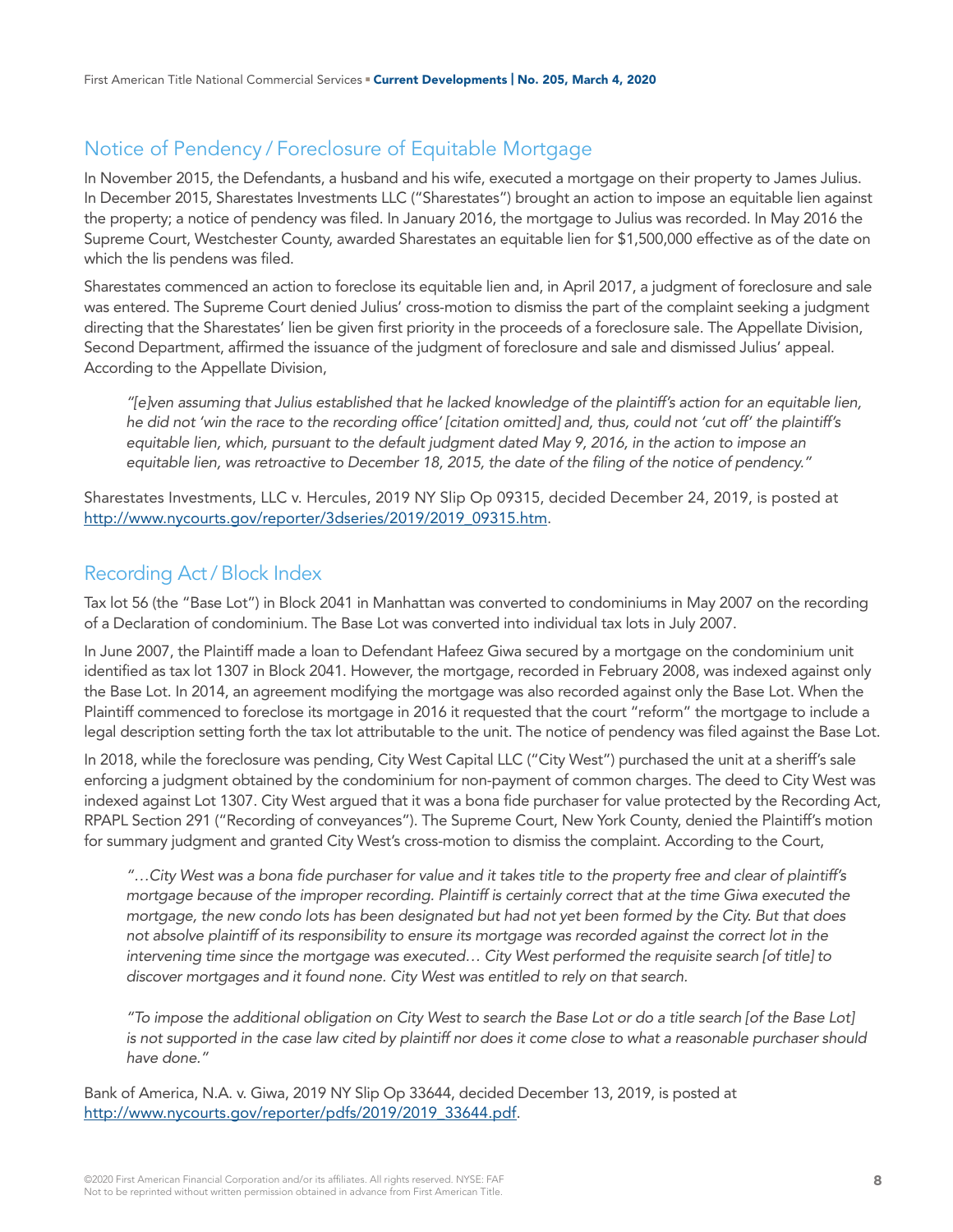# Recordings/Notice / Residential Real Property

Real Property Law Section 291 ("Recording of conveyances") was amended by Chapter 641 of the Laws of 2019, effective March 11, 2020, requiring that a recording office send a notice of the conveyance of residential real property to its owner of record. Amended Section 291 includes the following text:

*"The clerk of the county or city registrar where such conveyance of residential real property is recorded*  and maintained shall mail a written notice of such conveyance to the owner of record. The notice shall *have the heading printed in 20 point bold type and read as follows:* 

#### *NOTICE OF SALE OR TRANSFER OF OWNERSHIP OF YOUR RESIDENTIAL PROPERTY.*

| Our records show that you are listed as the current owner of record for residential property:                              |                                |  |
|----------------------------------------------------------------------------------------------------------------------------|--------------------------------|--|
| Block #____________                                                                                                        |                                |  |
|                                                                                                                            | Located At: County of New York |  |
| On ______________________, documents were filed at this office to change ownership and<br>transfer title of your property. |                                |  |
| To: _______________________                                                                                                |                                |  |

*If you have any questions regarding the validity of the documents, and wish to dispute the recording of the transfer, you should obtain legal counsel. If you believe you are a victim of a crime related to this recording, contact your local law enforcement agency or, if in the City of New York, the office of the sheriff.* 

The party seeking to record such conveyance shall bear the cost of such written notice. The clerk of the *county or city registrar is entitled to charge a reasonable fee to cover the cost of mailing the envelope to the owner of record. Failure to mail such notice or the failure of any party to receive the same, shall not affect the validity of the conveyance of the property."*

#### Restrictive Covenants

In 2003, Plaintiffs sold the property adjoining their home to the Defendant. To preserve the Plaintiffs' view of the ocean, the conveyance was made subject to a restrictive covenant preventing the Defendant from making "additions or alterations" to the house rising "above one story or 17.00 feet to the top of the roof of any structure as measured from the existing basement floor elevation." In 2016, the Defendant began to construct a gazebo in the backyard of his property, converted a gas fireplace in his home and added a chimney. The Plaintiffs alleged that the construction of the chimney and the gazebo violated the restrictive covenant.

The Supreme Court, Richmond County, enjoined the construction of the chimney and directed that it be removed. The Court further held that the gazebo did not violate the restrictive covenant. The Appellate Division, Second Department, affirmed. It found that the chimney violated the restrictive covenant but, as to the gazebo, the restrictive covenant is ambiguous. Therefore, it "must be interpreted in a manner favorable to [the Defendant] rather than [the Plaintiffs] who are seeking to enforce the restrictive covenant." Matter of Fiore v. Fabozzi, 2020 NY Slip Op 00858, decided February 5, 2020, is posted at [http://www.nycourts.gov/reporter/3dseri](http://www.nycourts.gov/reporter/3dseries/2020/2020_00858.htm) [es/2020/2020\\_00858.htm.](http://www.nycourts.gov/reporter/3dseries/2020/2020_00858.htm)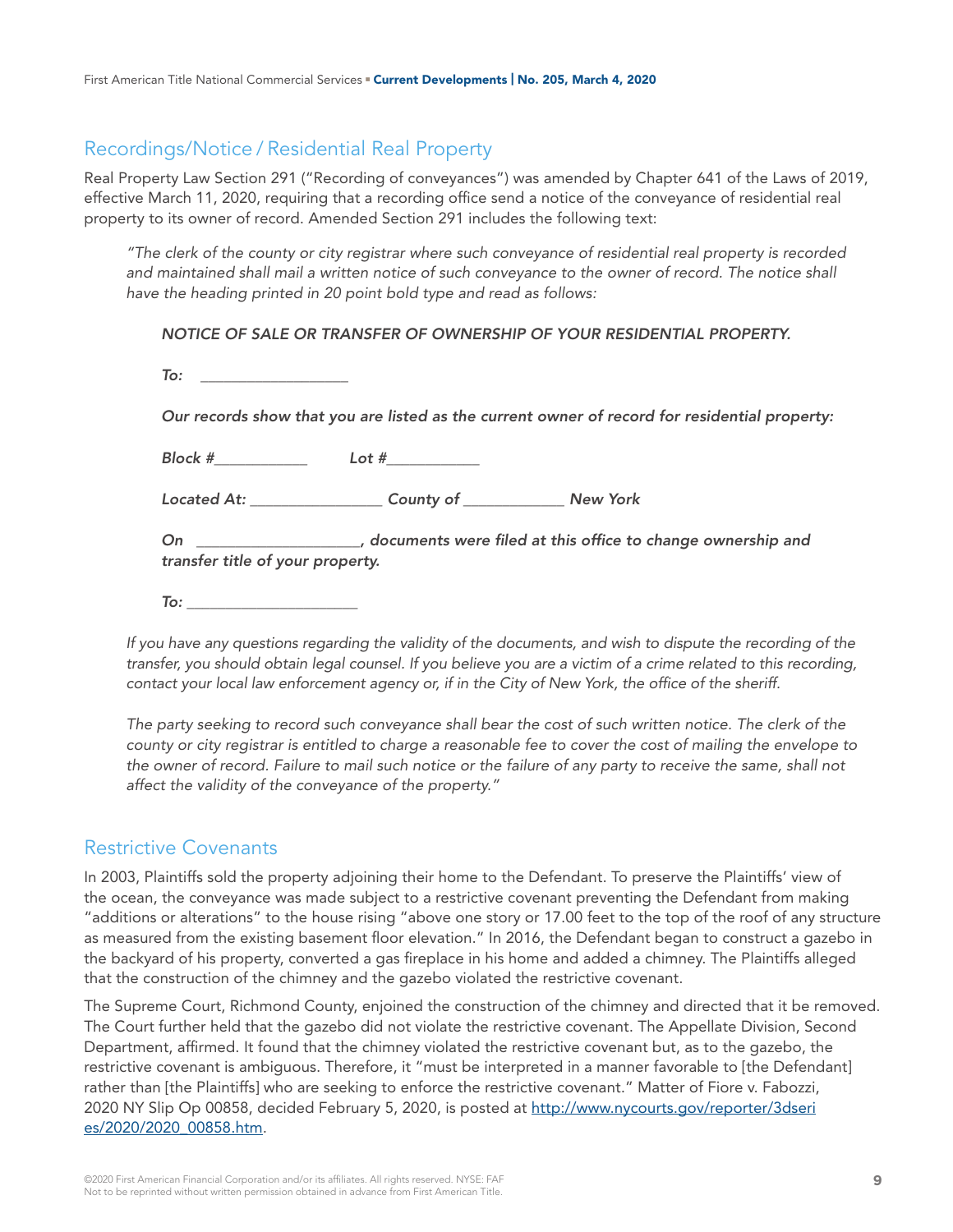# Rockland County/Recording Fee

The Rockland County Clerk has announced that a new fee of \$10 will be applied to each "residential deed document" executed on or after March 11, 2020 which is received by that office either over the counter or by mail, including through the use of an overnight delivery service. For deed documents recording electronically, the additional fee will apply to such documents submitted on or after March 11. The fee applies to residential and not commercial real property. A notice is posted on the County Clerk's website at [http://rocklandgov.com/files/6215/8315/9488/ADDITIONAL\\_RECORDING\\_FEE.pdf.](http://rocklandgov.com/files/6215/8315/9488/ADDITIONAL_RECORDING_FEE.pdf)

# Zoning Lots / New York City

A "zoning lot" is defined in Section 12-10(d) of the Zoning Resolution ("ZR") of the City of New York, in relevant part, as "a tract of land, either *unsubdivided* or consisting of two or more lots of record contiguous for a minimum of ten linear feet, located within a single block, which…is declared to be a tract of land to be treated as one zoning lot for purposes of this Resolution". (emphasis added) On formation of an expanded zoning lot, combining what had been separate zoning lots, development rights can be transferred within the new zoning lot for development. The definition in ZR Section 12-10 also states that "[a] zoning lot…may or may not coincide with a lot as shown on the official tax map of the City of New York…".

As reported in Current Developments dated May 28, 2019, in May of 1978 Irving E. Minkin, the then Acting Commissioner of the Department of Buildings ("DOB"), issued a Departmental Memorandum (the "Minkin Memo") with the subject line "Zoning Lot Certification Pursuant to Section 12-10 of the Zoning Resolution". The Minkin Memo stated the following:

*"Under this [1977] amendment [to the zoning resolution, which amended the definition of a zoning*  lot] an applicant for new development or enlargement who desires to permit the use of a tract of land *within a single zoning lot, which may consist of one or more tax lots or parts of tax lots, as shown on the official tax maps whether in common ownership or not…is required to furnish certain information which is to be certified by a title company…before he can obtain a building permit or certificate of occupancy". (emphasis added)* 

In reliance on the Minkin Memo, and on generally accepted practice, the DOB issued a building permit for the construction of a 55-story tower at 200 Amsterdam Avenue on a 110,794 square foot development site within a tax block in Manhattan bounded by Amsterdam Avenue, West 66th Street, West End Avenue and West 70th Street. Development rights for the project were acquired though the creation of a combined zoning lot which included several partial tax lots. New York City's Board of Standards and Appeals ("BSA") issued a Resolution affirming the issuance of the permit.

Petitioners, the Committee for Environmentally Sound Development and the Municipal Arts Society, challenged the issuance of the building permit. After the BSA determination, Petitioners commenced an Article 78 proceeding seeking a judgment vacating the BSA Resolution. They claimed the building permit was invalid because the zoning lot assembled by the developer was not a proper zoning lot; in including several partial tax lots the zoning lot was not, as required by the ZR, either "unsubdivided" or "consisting of two or more lots of record".

The Supreme Court, New York County, annulled the BSA Resolution because it was "unreasonable and inconsistent with the plain language of the governing statute" which requires a zoning lot to be "a tract of land, either unsubdivided or consisting of two or more lots of record contiguous for a minimum of ten linear feet, located within a single block…" The Court remanded the matter to the BSA, which was directed to review DOB's approval of the building permit application "in accordance with the plain language of the [zoning resolution] and in accordance with this decision and order". The Committee for Environmentally Sound Development v. Amsterdam Avenue Redevelopment Associates LLC, 2019 NY Slip Op 30621, decided March 14, 2019, is posted [http://www.nycourts.gov/reporter/pdfs/2019/2019\\_30621.pdf](http://www.nycourts.gov/reporter/pdfs/2019/2019_30621.pdf) and at 2019 N.Y. Misc. LEXIS 1047.